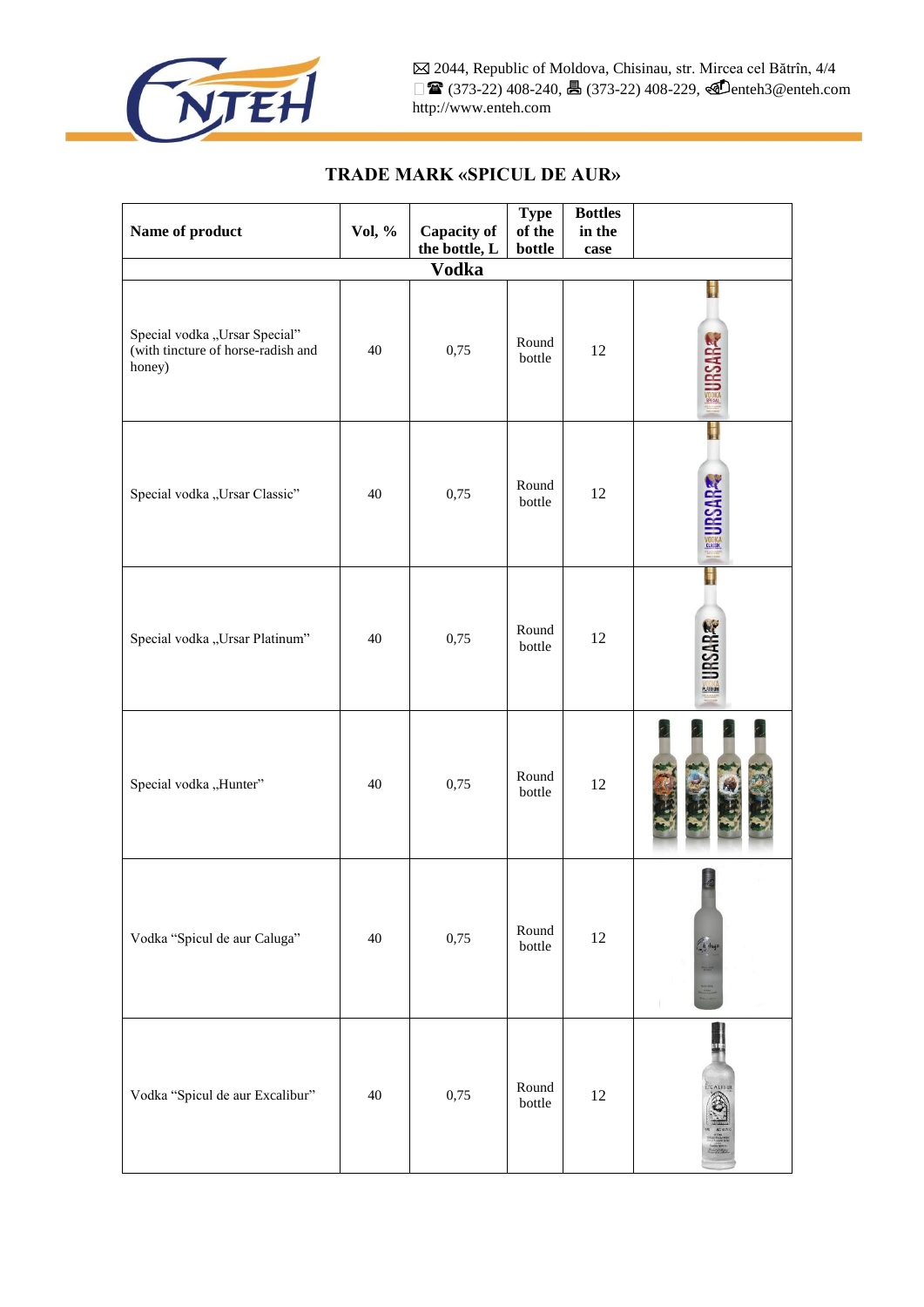

 2044, Republic of Moldova, Chisinau, str. Mircea cel Bătrîn, 4/4 **■** (373-22) 408-240, **昌** (373-22) 408-229, **④**enteh3@enteh.com http://www.enteh.com

| Vodka "Spicul de aur Classic"                                                                     | 40 | 0,7 | Glass<br>shtof                  | 12     |        |
|---------------------------------------------------------------------------------------------------|----|-----|---------------------------------|--------|--------|
| Vodka "Spicul de aur Gold"                                                                        | 40 | 0,7 | Glass<br>shtof                  | 12     |        |
| Vodka "Spicul de aur Platinum"                                                                    | 40 | 0,7 | Glass<br>shtof                  | 12     |        |
| Vodka "Spicul de aur Premium"<br>(with natural «golden» ear of<br>wheat placed inside the bottle) | 40 | 0,7 | Glass<br>shtof                  | 12     |        |
| Vodka "Back in USSR" (souvenir<br>box)                                                            | 40 | 0,7 | Glass<br>shtof                  | 12     | vodita |
| Vodka "Back in USSR"                                                                              | 40 | 0,7 | Glass<br>shtof                  | $12\,$ |        |
| Vodka "Spicul de aur Classic"                                                                     | 40 | 0,5 | $\operatorname{Glass}$<br>shtof | $20\,$ |        |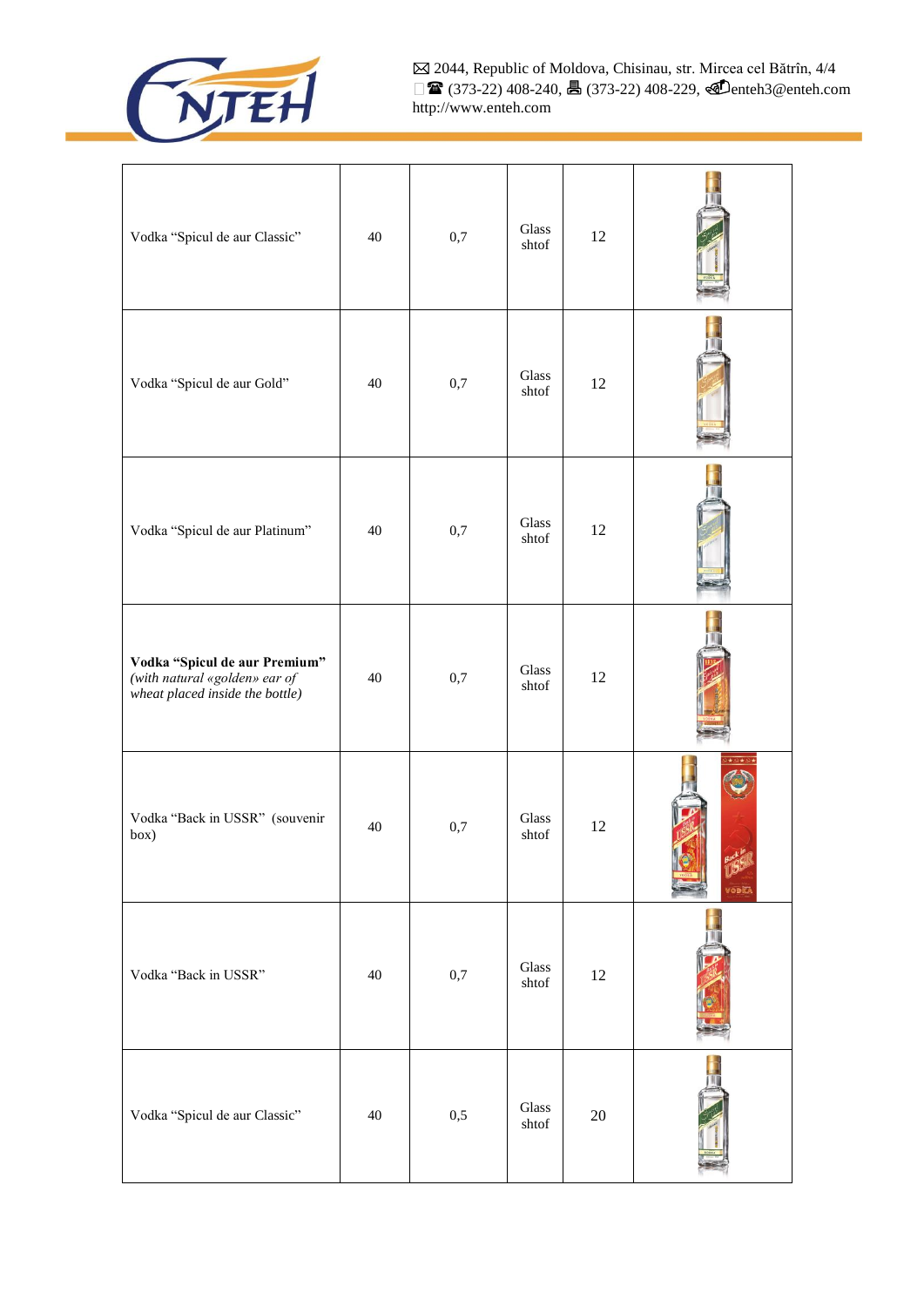

 2044, Republic of Moldova, Chisinau, str. Mircea cel Bătrîn, 4/4 **■** (373-22) 408-240, **昌** (373-22) 408-229, **④**enteh3@enteh.com http://www.enteh.com

| Vodka "Spicul de aur Gold"                                                                                             | 40 | 0,5         | Glass<br>shtof                  | 12         |              |
|------------------------------------------------------------------------------------------------------------------------|----|-------------|---------------------------------|------------|--------------|
| Vodka "Spicul de aur Platinum"                                                                                         | 40 | 0,5         | Glass<br>shtof                  | 12         |              |
| Vodka "Spicul de aur Premium"<br>(with natural «golden» ear of<br>wheat placed inside the bottle)                      | 40 | 0,5         | Glass<br>shtof                  | 20         |              |
| Rachiu (special vodka) "Spicul de<br>aur Light"                                                                        | 32 | 0,5         | Glass<br>shtof                  | 20         |              |
| Special vodka "Pepersky" (with<br>tincture of pepper and honey)                                                        | 40 | 0,5         | Glass<br>shtof                  | 20         |              |
| Vodka "Spicul de aur Classic"                                                                                          | 40 | 0,25        | <b>Glass</b><br>shtof           | 20         |              |
| Souvenir set of bottles ("Spicul de<br>Aur gold", "Spicul de Aur classic",<br>"Pepersky", "Spicul de Aur<br>platinum") |    | 6 x 0,045 L | PET<br>bottles                  |            |              |
| Souvenir set ("Spicul de aur<br>Premium" 0,7L and three<br>glasses)                                                    |    | 0,7         |                                 | $\sqrt{6}$ | <b>VODKA</b> |
| Strong alcoholic beverage with<br>whiskey flavour Red Rider<br>("Ursar")                                               | 40 | 0,7         | $\operatorname{Glass}$<br>shtof | 12         |              |